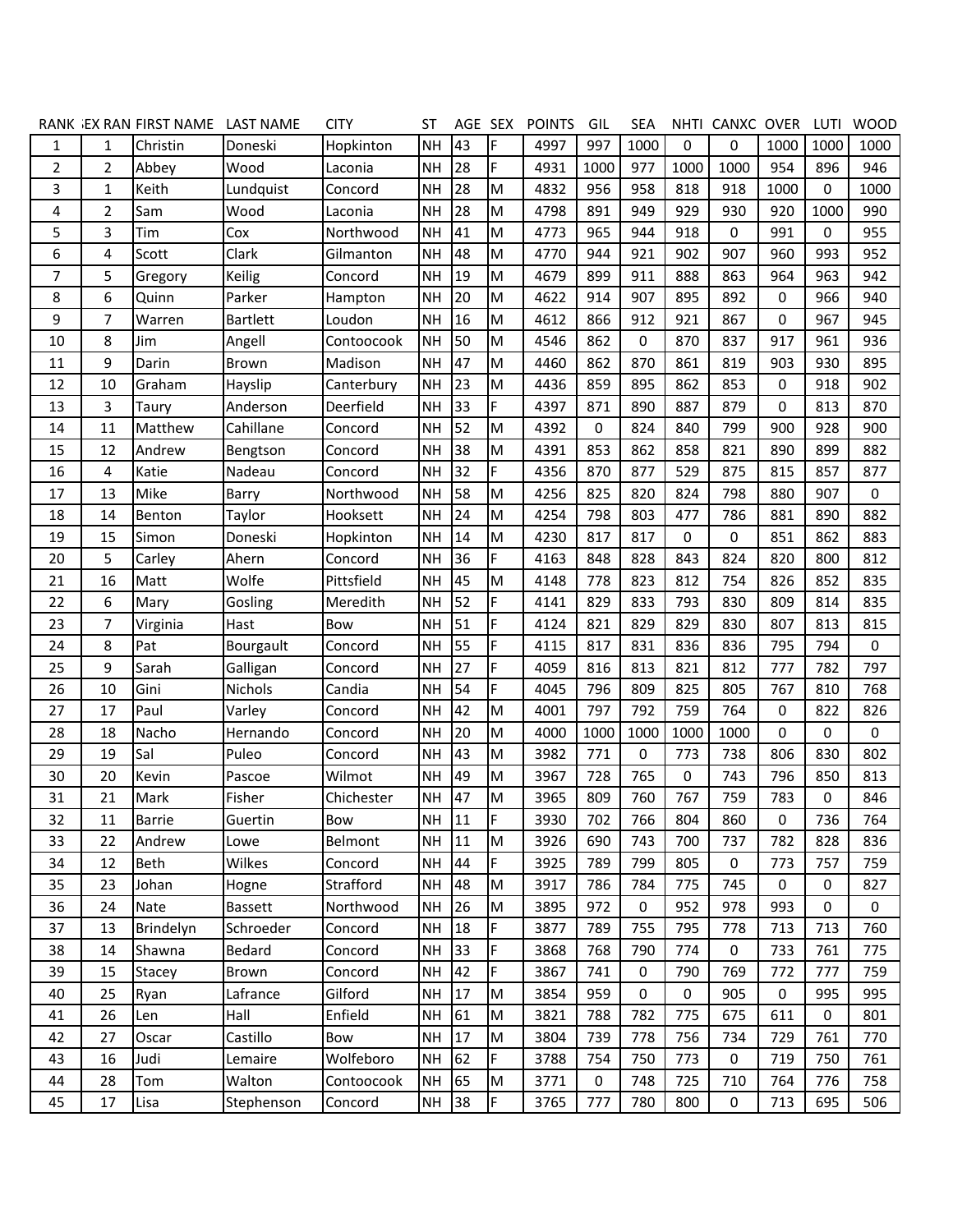| 46 | 29 | Alex          | Noordergraaf    | Concord    | <b>NH</b> | 46 | M                                                                                     | 3745 | 704 | 725              | 719 | 732       | 760         | 768 | 760         |
|----|----|---------------|-----------------|------------|-----------|----|---------------------------------------------------------------------------------------|------|-----|------------------|-----|-----------|-------------|-----|-------------|
| 47 | 30 | John          | Dowling         | Warner     | <b>NH</b> | 57 | M                                                                                     | 3736 | 0   | 680              | 713 | 715       | 793         | 826 | 689         |
| 48 | 18 | Margaret      | McCabe          | Sanbornton | <b>NH</b> | 44 | F                                                                                     | 3720 | 740 | 734              | 759 | 754       | 724         | 721 | 733         |
| 49 | 31 | Doug          | Gosling         | Meredith   | <b>NH</b> | 52 | M                                                                                     | 3702 | 716 | 728              | 717 | 693       | 745         | 764 | 748         |
| 50 | 32 | Alexander     | Duncan          | Concord    | <b>NH</b> | 14 | M                                                                                     | 3661 | 692 | 742              | 0   | 709       | 741         | 728 | 741         |
| 51 | 33 | Timothy       | Chrysostom      | Canterbury | <b>NH</b> | 47 | M                                                                                     | 3645 | 690 | 706              | 0   | 693       | 755         | 0   | 801         |
| 52 | 19 | Kara          | <b>Buxton</b>   | Canterbury | <b>NH</b> | 41 | F                                                                                     | 3644 | 720 | 738              | 756 | 722       | 695         | 698 | 708         |
| 53 | 20 | Jessica       | McSheffrey      | Belmont    | <b>NH</b> | 31 | F                                                                                     | 3611 | 716 | 705              | 722 | 726       | 742         | 561 | 688         |
| 54 | 34 | Sam           | <b>Berube</b>   | Bow        | <b>NH</b> | 13 | M                                                                                     | 3604 | 694 | 693              | 704 | 687       | 742         | 722 | 742         |
| 55 | 21 | Betsy         | <b>Black</b>    | Concord    | <b>NH</b> | 54 | F                                                                                     | 3603 | 727 | 709              | 732 | 0         | 742         | 683 | 693         |
| 56 | 22 | Kelly         | Ovitt Puc       | Concord    | <b>NH</b> | 38 | F                                                                                     | 3600 | 705 | 717              | 607 | 733       | 712         | 0   | 733         |
| 57 | 23 | Heather       | Letson          | Manchester | <b>NH</b> | 44 | F                                                                                     | 3597 | 753 | 727              | 0   | 415       | 680         | 721 | 716         |
| 58 | 35 | James         | Piekarski       | Concord    | <b>NH</b> | 65 | M                                                                                     | 3594 | 690 | 707              | 693 | 640       | 700         | 762 | 732         |
| 59 | 24 | Nancy         | <b>Brome</b>    | Manchester | <b>NH</b> | 51 | F                                                                                     | 3582 | 730 | 720              | 694 | 705       | 699         | 712 | 715         |
| 60 | 25 | <b>Brigid</b> | McNamee         | Concord    | <b>NH</b> | 53 | F                                                                                     | 3581 | 727 | 723              | 717 | 707       | 690         | 646 | 707         |
| 61 | 26 | Mary          | Fiske           | Hopkinton  | <b>NH</b> | 55 | F                                                                                     | 3566 | 735 | 0                | 731 | 700       | 697         | 0   | 703         |
| 62 | 36 | Andy          | Chapman         | Concord    | <b>NH</b> | 41 | M                                                                                     | 3560 | 694 | 687              | 671 | 693       | 655         | 745 | 741         |
| 63 | 37 | Jeremiah      | Gould           | Concord    | <b>NH</b> | 32 | M                                                                                     | 3554 | 631 | 691              | 690 | 0         | 703         | 728 | 742         |
| 64 | 38 | Michael       | Dowd            | Hooksett   | <b>NH</b> | 52 | M                                                                                     | 3548 | 676 | 690              | 679 | 650       | 715         | 739 | 725         |
| 65 | 27 | Kerrianne     | Mobile          | Concord    | <b>NH</b> | 33 | F                                                                                     | 3542 | 0   | 0                | 691 | 729       | 707         | 692 | 723         |
| 66 | 28 | Karen         | Bergquist       | Bow        | <b>NH</b> | 35 | F                                                                                     | 3540 | 693 | 694              | 706 | 722       | 700         | 671 | 718         |
| 67 | 29 | Jane          | Palangas        | Weare      | <b>NH</b> | 49 | F                                                                                     | 3521 | 727 | 708              | 719 | 696       | 614         | 611 | 671         |
| 68 | 30 | Shannon       | Nickerson       | Hillsboro  | <b>NH</b> | 39 | F                                                                                     | 3520 | 681 | 715              | 721 | 717       | 686         | 0   | $\mathbf 0$ |
| 69 | 39 | Chuck         | Bourgault       | Bow        | <b>NH</b> | 53 | M                                                                                     | 3495 | 682 | 684              | 0   | 658       | 715         | 720 | 694         |
| 70 | 31 | Kimberly      | Lundquist       | Bow        | <b>NH</b> | 51 | F                                                                                     | 3479 | 691 | 706              | 708 | 685       | 666         | 681 | 689         |
| 71 | 40 | Dave          | Mikelson        | Concord    | <b>NH</b> | 50 | M                                                                                     | 3476 | 686 | 688              | 666 | 659       | 670         | 725 | 707         |
| 72 | 32 | Valerie       | King            | Weare      | <b>NH</b> | 48 | F                                                                                     | 3473 | 704 | 693              | 710 | 689       | 677         | 662 | 670         |
| 73 | 41 | Chris         | Hanson          | Deerfield  | <b>NH</b> | 31 | $\mathsf{M}% _{T}=\mathsf{M}_{T}\!\left( a,b\right) ,\ \mathsf{M}_{T}=\mathsf{M}_{T}$ | 3464 | 649 | 696              | 696 | 645       | 0           | 708 | 715         |
| 74 | 33 | Michele       | <b>Bartlett</b> | Loudon     | <b>NH</b> | 52 | F                                                                                     | 3457 | 677 | 661              | 693 | 690       | 669         | 698 | 699         |
| 75 | 34 | Melissa       | Hopf            | Manchester | <b>NH</b> | 34 | F                                                                                     | 3457 | 681 | 723              | 704 | 708       | 640         | 641 | $\mathbf 0$ |
| 76 | 42 | Damian        | Petry           | New London | <b>NH</b> | 51 | $\mathsf{M}% _{T}=\mathsf{M}_{T}\!\left( a,b\right) ,\ \mathsf{M}_{T}=\mathsf{M}_{T}$ | 3455 | 681 | 686              | 674 | 637       | 707         | 615 | 707         |
| 77 | 35 | Laurel        | Horne           | Concord    | <b>NH</b> | 49 | F                                                                                     | 3449 | 716 | 710              | 0   | 706       | $\mathbf 0$ | 644 | 673         |
| 78 | 36 | Claire        | Lund            | Concord    | <b>NH</b> | 41 | F                                                                                     | 3443 | 670 | 662              | 693 | 708       | 679         | 661 | 693         |
| 79 | 43 | Luke          | Berube          | Bowl       | <b>NH</b> | 11 | ${\sf M}$                                                                             | 3400 | 646 | 655              | 686 | 625       | 526         | 684 | 729         |
| 80 | 37 | Devyn         | Saucier         | Concord    | <b>NH</b> | 16 | F                                                                                     | 3372 | 655 | 698              | 684 | 699       | 636         | 0   | 479         |
| 81 | 44 | Tim           | Greene          | Loudon     | <b>NH</b> | 34 | M                                                                                     | 3369 | 652 | 671              | 0   | 0         | 653         | 695 | 698         |
| 82 | 45 | Kenneth       | Lundquist       | Bow        | <b>NH</b> | 53 | ${\sf M}$                                                                             | 3354 | 643 | 658              | 0   | 623       | 656         | 706 | 691         |
| 83 | 46 | Tom           | Dunigan         | Deerfield  | <b>NH</b> | 55 | M                                                                                     | 3322 | 0   | 635              | 645 | 613       | 651         | 700 | 691         |
| 84 | 38 | Katelyn       | Fogarty         | Nashua     | <b>NH</b> | 28 | F                                                                                     | 3311 | 642 | 659              | 704 | 664       | 642         | 639 | 640         |
| 85 | 39 | Sara          | Pascoe          | Wilmot     | <b>NH</b> | 48 | F                                                                                     | 3308 | 685 | 678              | 0   | 676       | 625         | 622 | 644         |
| 86 | 40 | Michelle      | Groleau         | Gilford    | <b>NH</b> | 34 | F                                                                                     | 3306 | 683 | $\boldsymbol{0}$ | 676 | $\pmb{0}$ | 644         | 643 | 660         |
| 87 | 47 | Richard       | Berube          | Bow        | <b>NH</b> | 50 | M                                                                                     | 3294 | 632 | 655              | 582 | 625       | 527         | 684 | 698         |
| 88 | 48 | John          | Puc             | Concord    | <b>NH</b> | 40 | ${\sf M}$                                                                             | 3272 | 588 | 629              | 506 | 618       | 660         | 690 | 675         |
| 89 | 41 | Mary          | Kimmel          | Penacook   | <b>NH</b> | 56 | F                                                                                     | 3268 | 659 | 663              | 671 | $\pmb{0}$ | 608         | 627 | 648         |
| 90 | 49 | <b>Brian</b>  | Saucier         | Concord    | <b>NH</b> | 43 | ${\sf M}$                                                                             | 3267 | 657 | 665              | 661 | 623       | 661         | 0   | $\pmb{0}$   |
| 91 | 50 | Roger         | Beauchamp       | Manchester | <b>NH</b> | 49 | ${\sf M}$                                                                             | 3263 | 635 | 638              | 652 | 608       | 650         | 673 | 650         |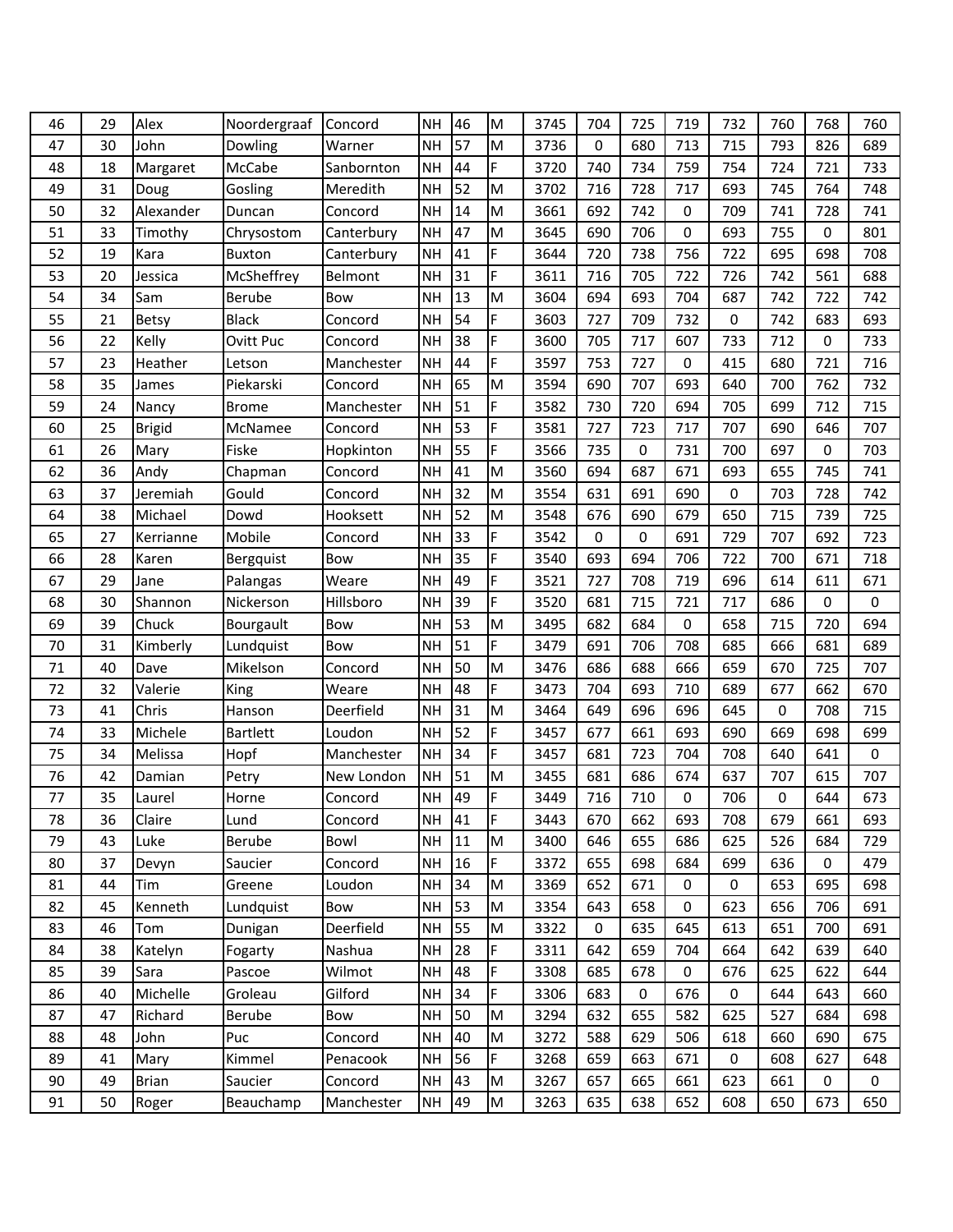| 92  | 51 | <b>Brewster</b> | <b>Bartlett</b> | Loudon          | <b>NH</b> | 65 | M         | 3253 | 632       | 651 | 624              | 606 | 652 | 650 | 668         |
|-----|----|-----------------|-----------------|-----------------|-----------|----|-----------|------|-----------|-----|------------------|-----|-----|-----|-------------|
| 93  | 42 | Michelle        | Lewis           | Canterbury      | <b>NH</b> | 40 | F.        | 3252 | 685       | 654 | 663              | 601 | 631 | 619 | $\mathbf 0$ |
| 94  | 43 | Jennifer        | Saucier         | Concord         | <b>NH</b> | 42 | F         | 3247 | 637       | 649 | 683              | 645 | 633 | 0   | 479         |
| 95  | 52 | David           | Still           | Concord         | <b>NH</b> | 43 | M         | 3211 | 627       | 668 | 651              | 627 | 631 | 619 | 634         |
| 96  | 53 | Joel            | Pickering       | Contoocook      | <b>NH</b> | 34 | M         | 3203 | 799       | 806 | 785              | 0   | 813 | 0   | $\mathbf 0$ |
| 97  | 44 | Hope            | Jordan          | Canterbury      | <b>NH</b> | 48 | F         | 3196 | 628       | 647 | 650              | 636 | 611 | 629 | 634         |
| 98  | 45 | Abby            | Jones           | Concord         | <b>NH</b> | 33 | F         | 3176 | 640       | 657 | 653              | 628 | 582 | 567 | 598         |
| 99  | 54 | Joseph          | Merriam         | Franklin        | <b>NH</b> | 55 | M         | 3162 | 631       | 623 | 593              | 0   | 639 | 632 | 637         |
| 100 | 55 | Colby           | Wolfe           | Pittsfield      | <b>NH</b> | 13 | M         | 3161 | 628       | 652 | 631              | 613 | 601 | 603 | 637         |
| 101 | 56 | Tom             | Raffio          | Bow             | <b>NH</b> | 57 | M         | 3156 | 625       | 635 | 604              | 0   | 0   | 643 | 649         |
| 102 | 57 | Howard          | Roemer          | Bow             | <b>NH</b> | 52 | M         | 3153 | 627       | 617 | 613              | 604 | 611 | 647 | 649         |
| 103 | 46 | Jacinda         | Peterson        | Canterbury      | <b>NH</b> | 10 | F         | 3131 | 557       | 588 | 637              | 658 | 597 | 566 | 651         |
| 104 | 47 | Amaris          | Beal            | Goffstown       | <b>NH</b> | 36 | F         | 3126 | 604       | 616 | 641              | 631 | 597 | 593 | 634         |
| 105 | 48 | Carryn          | Henry           | Canterbury      | <b>NH</b> | 40 | F.        | 3115 | 557       | 587 | 636              | 655 | 594 | 574 | 643         |
| 106 | 49 | Stacey          | Palermo         | Franklin        | <b>NH</b> | 43 | F         | 3106 | 611       | 599 | 645              | 626 | 625 | 0   | 0           |
| 107 | 50 | Kate            | Carter          | Concord         | NH        | 25 | F         | 3104 | 623       | 607 | 632              | 546 | 0   | 615 | 627         |
| 108 | 58 | Leland          | Gray Jr         | Walpole         | NΗ        | 41 | M         | 3088 | 561       | 581 | 578              | 556 | 652 | 636 | 641         |
| 109 | 59 | Jonathan        | Powell          | Sanbornton      | <b>NH</b> | 65 | M         | 3074 | 583       | 595 | 573              | 583 | 616 | 650 | 630         |
| 110 | 51 | Deborah         | Rosenthal       | Concord         | <b>NH</b> | 52 | F         | 3069 | 614       | 601 | 631              | 545 | 439 | 608 | 615         |
| 111 | 52 | Kriscinda       | Adams           | Fremont         | NΗ        | 41 | F.        | 3068 | 630       | 0   | 638              | 607 | 590 | 561 | 603         |
| 112 | 60 | Kristofer       | Adams           | Fremont         | NΗ        | 12 | M         | 3059 | 573       | 0   | 600              | 551 | 634 | 635 | 617         |
| 114 | 62 | Rick            | Cibotti         | Concord         | <b>NH</b> | 60 | M         | 3052 | 582       | 590 | 609              | 573 | 624 | 647 | $\mathbf 0$ |
| 113 | 61 | <b>Bruce</b>    | Johnstone       | Weare           | <b>NH</b> | 55 | M         | 3052 | $\pmb{0}$ | 589 | 589              | 575 | 627 | 627 | 620         |
| 115 | 53 | Maureen         | Dunn            | Concord         | <b>NH</b> | 38 | F         | 3047 | 583       | 589 | 613              | 640 | 612 | 0   | 593         |
| 116 | 63 | Emmett          | Collins         | Canterbury      | <b>NH</b> | 23 | M         | 3032 | 767       | 790 | 687              | 0   | 0   | 0   | 788         |
| 117 | 64 | Michael         | Moffett         | Loudon          | <b>NH</b> | 59 | M         | 3023 | 542       | 615 | 637              | 0   | 593 | 636 | $\mathbf 0$ |
| 118 | 65 | Isaac           | Horn            | Nashua          | <b>NH</b> | 33 | M         | 3016 | 588       | 621 | 611              | 556 | 585 | 611 | 581         |
| 119 | 66 | Jamie           | Wilkes          | Concord         | <b>NH</b> | 15 | M         | 3003 | 664       | 683 | 0                | 0   | 880 | 776 | $\mathbf 0$ |
| 120 | 67 | Matt            | Bedard          | Concord         | <b>NH</b> | 39 | M         | 2999 | 577       | 603 | 0                | 562 | 614 | 600 | 605         |
| 121 | 54 | Kathleen        | Hayward         | Laconia         | <b>NH</b> | 36 | F         | 2995 | 597       | 607 | 445              | 493 | 576 | 605 | 610         |
| 122 | 55 | Hailey          | Nase            | Weare           | <b>NH</b> | 17 | F         | 2983 | 763       | 761 | 0                | 770 | 0   | 689 | 0           |
| 123 | 68 | Richard         | Dinovo          | Concord         | <b>NH</b> | 47 | M         | 2971 | 584       | 576 | 599              | 576 | 610 | 593 | 585         |
| 124 | 56 | Marilyn         | Nylen           | Webster         | <b>NH</b> | 46 | F         | 2968 | 604       | 595 | 587              | 600 | 582 | 553 | 576         |
| 125 | 69 | <b>Brian</b>    | Collins         | Canterbury      | <b>NH</b> | 59 | M         | 2966 | 742       | 776 | 658              | 0   | 790 | 0   | 0           |
| 126 | 70 | Ed              | MacLeod         | <b>Bradford</b> | NH        | 72 | ${\sf M}$ | 2961 | 552       | 568 | 538              | 558 | 617 | 613 | 605         |
| 127 | 57 | Blossom         | Dodge           | Meredith        | NΗ        | 37 | F         | 2917 | 569       | 574 | 593              | 610 | 569 | 549 | 571         |
| 128 | 58 | Monique         | Berube          | Bow             | NΗ        | 43 | F         | 2915 | 557       | 586 | 621              | 575 | 537 | 535 | 576         |
| 129 | 59 | Rosemary        | Couch           | Bow             | NH        | 68 | F.        | 2911 | 585       | 564 | 601              | 589 | 535 | 559 | 572         |
| 130 | 60 | Heather         | <b>Battles</b>  | Nashua          | NH        | 37 | F         | 2911 | 583       | 575 | 611              | 598 | 515 | 544 | 0           |
| 131 | 61 | Deb             | Deneau          | Hooksett        | <b>NH</b> | 50 | F         | 2906 | 569       | 618 | 575              | 572 | 572 | 344 | 366         |
| 132 | 62 | Melissa         | Keating         | Cantebury       | <b>NH</b> | 44 | F         | 2861 | 705       | 723 | 735              | 0   | 698 | 0   | 0           |
| 133 | 71 | John            | Jordan          | Canterbury      | <b>NH</b> | 50 | M         | 2855 | 530       | 555 | $\boldsymbol{0}$ | 543 | 570 | 588 | 599         |
| 134 | 72 | David           | Berry           | Manchester      | <b>NH</b> | 23 | M         | 2853 | 0         | 0   | 622              | 541 | 547 | 563 | 580         |
| 135 | 73 | Sam             | Paiton          | Hooksett        | <b>NH</b> | 42 | M         | 2837 | 563       | 0   | 589              | 568 | 505 | 612 | 383         |
| 136 | 63 | Caitlyn         | Chateauneuf     | Concord         | NH        | 24 | F         | 2836 | 584       | 0   | 596              | 606 | 0   | 503 | 547         |
| 137 | 64 | Jeannie         | <b>Brome</b>    | Tilton          | NH        | 27 | F         | 2835 | 714       | 0   | 389              | 415 | 675 | 642 | 0           |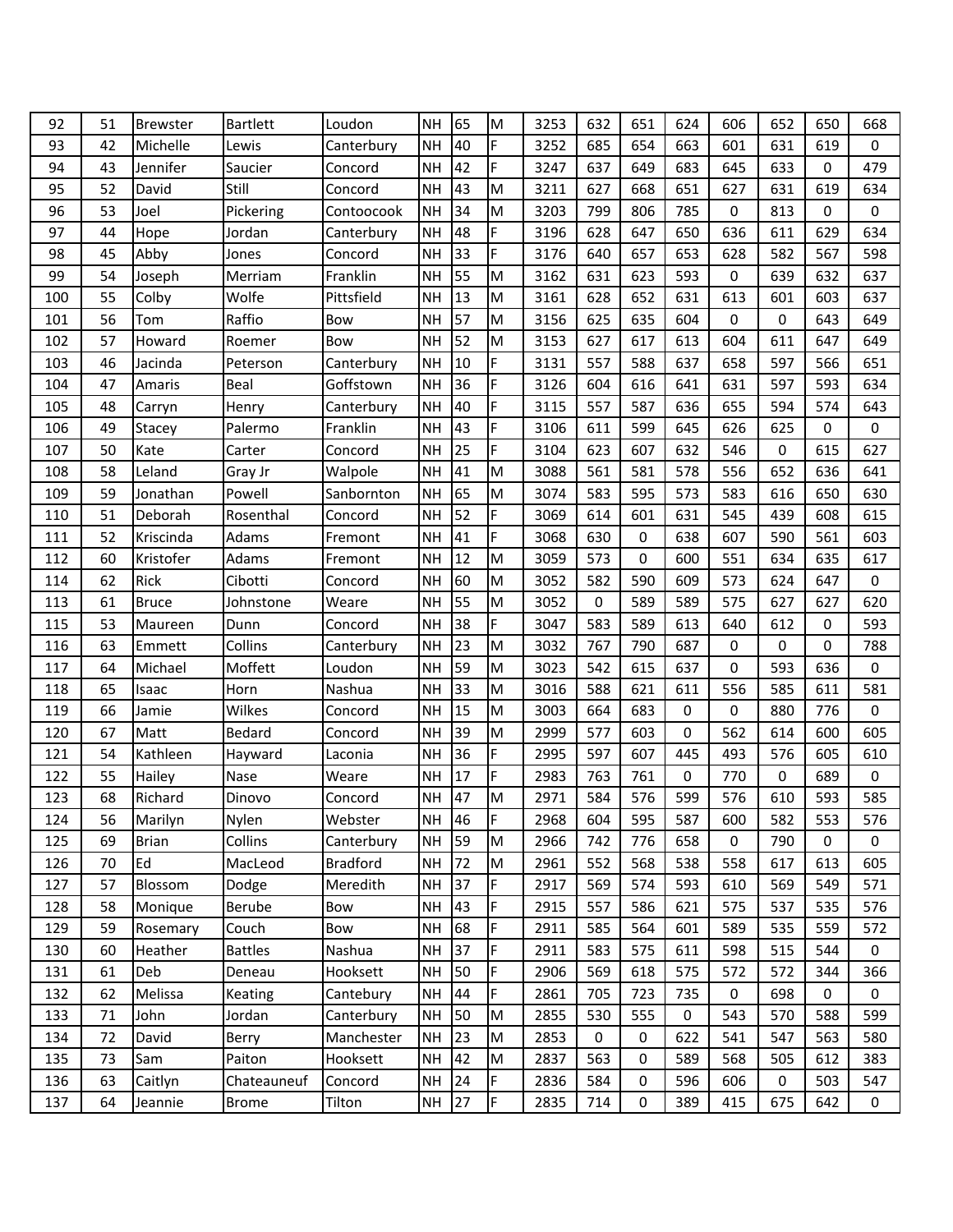| 138 | 65 | Mary        | Kaplan        | Franklin             | <b>NH</b> | 53             | F         | 2800 | 555 | 560 | 581              | 558 | 546 | 542 | $\mathbf 0$ |
|-----|----|-------------|---------------|----------------------|-----------|----------------|-----------|------|-----|-----|------------------|-----|-----|-----|-------------|
| 139 | 74 | Vincent     | Pagano        | Epsom                | NΗ        | 16             | M         | 2799 | 551 | 629 | 0                | 560 | 586 | 0   | 473         |
| 140 | 66 | Paulette    | Wolfe         | Pittsfield           | <b>NH</b> | 42             | F         | 2790 | 581 | 590 | 542              | 0   | 502 | 533 | 544         |
| 141 | 67 | Anne Marie  | Guertin       | Bow                  | <b>NH</b> | 43             | F         | 2789 | 560 | 583 | 0                | 575 | 0   | 521 | 550         |
| 142 | 68 | Alie        | Wolfe         | Pittsfield           | <b>NH</b> | 16             | F.        | 2786 | 601 | 594 | 557              | 525 | 509 | 458 | 486         |
| 143 | 69 | Kristen     | Devoid        | Goffstown            | <b>NH</b> | 22             | F         | 2754 | 544 | 0   | 569              | 534 | 502 | 539 | 568         |
| 144 | 70 | Etta        | Hinkell       | Bow                  | <b>NH</b> | 50             | F         | 2736 | 528 | 538 | 521              | 559 | 467 | 0   | 590         |
| 145 | 75 | Michael     | Clark         | Bow                  | <b>NH</b> | 57             | M         | 2733 | 619 | 694 | 698              | 0   | 0   | 722 | $\mathbf 0$ |
| 146 | 71 | Joanne      | Welch         | Pembroke             | <b>NH</b> | 58             | F         | 2732 | 562 | 0   | 535              | 527 | 506 | 550 | 558         |
| 147 | 76 | Adam        | Gerhard       | Newmarket            | <b>NH</b> | 38             | M         | 2717 | 565 | 584 | 516              | 0   | 537 | 511 | 515         |
| 148 | 72 | Karen       | Shea          | Manchester           | <b>NH</b> | 53             | F.        | 2672 | 563 | 554 | 563              | 486 | 506 | 344 | 365         |
| 149 | 77 | Christopher | Ahern         | Concord              | <b>NH</b> | 37             | M         | 2672 | 0   | 0   | 661              | 0   | 672 | 671 | 668         |
| 150 | 73 | Emily       | Horn          | Nashua               | <b>NH</b> | 30             | F         | 2623 | 533 | 535 | 528              | 545 | 482 | 466 | 431         |
| 151 | 74 | Abigail     | Hayward       | Laconia              | <b>NH</b> | 6              | F.        | 2619 | 554 | 552 | 445              | 495 | 476 | 0   | 542         |
| 152 | 78 | Joe         | Boyle         | Deerfield            | <b>NH</b> | 74             | M         | 2606 | 0   | 528 | 511              | 504 | 541 | 0   | 522         |
| 153 | 75 | Sarah       | Robarge       | Keene                | <b>NH</b> | 33             | F         | 2589 | 653 | 650 | 0                | 0   | 0   | 631 | 655         |
| 154 | 79 | Ben         | Berube        | Bow                  | <b>NH</b> | 9              | M         | 2576 | 481 | 482 | 582              | 454 | 527 | 490 | 495         |
| 155 | 80 | Hank        | McCabe        | Sanbornton           | <b>NH</b> | 10             | M         | 2573 | 479 | 450 | 419              | 0   | 569 | 517 | 558         |
| 156 | 76 | Kerrie      | Redman        | Bedford              | <b>NH</b> | 40             | F         | 2569 | 554 | 0   | 536              | 498 | 488 | 483 | 493         |
| 157 | 77 | Jessica     | Rice          | Loudon               | <b>NH</b> | 26             | F         | 2550 | 529 | 508 | 519              | 514 | 475 | 0   | 480         |
| 158 | 81 | Armand      | Auger         | Manchester           | <b>NH</b> | 66             | M         | 2530 | 487 | 506 | 491              | 440 | 515 | 515 | 503         |
| 159 | 78 | Amy         | Hartle        | Ashland              | <b>NH</b> | 41             | F         | 2520 | 516 | 508 | 509              | 510 | 456 | 452 | 477         |
| 160 | 82 | James       | Vaillancourt  | Northwood            | <b>NH</b> | 58             | M         | 2505 | 489 | 525 | 0                | 468 | 480 | 492 | 519         |
| 161 | 79 | Melissa     | McNamara      | Concord              | <b>NH</b> | 40             | F         | 2485 | 629 | 679 | 568              | 609 | 0   | 0   | 0           |
| 162 | 80 | Isabella    | Lewis         | Canterbury           | <b>NH</b> | 10             | F         | 2483 | 507 | 543 | 510              | 455 | 450 | 468 | 0           |
| 163 | 81 | Christy     | Pendarvis     | Ossipee              | <b>NH</b> | 30             | F         | 2467 | 639 | 638 | 650              | 0   | 540 | 0   | $\mathbf 0$ |
| 165 | 82 | Ellen       | <b>Belair</b> | Tilton               | <b>NH</b> | 61             | F         | 2454 | 0   | 501 | 494              | 496 | 469 | 461 | 494         |
| 164 | 83 | Paul        | Fleming       | Hooksett             | <b>NH</b> | 55             | M         | 2454 | 0   | 527 | 438              | 346 | 482 | 491 | 516         |
| 166 | 84 | Baidyn      | Lewis         | Canterbury           | <b>NH</b> | $\overline{8}$ | M         | 2445 | 460 | 436 | 483              | 507 | 504 | 451 | 491         |
| 167 | 83 | Priscilla   | Whitney       | Campton              | <b>NH</b> | 61             | F         | 2435 | 495 | 485 | 0                | 468 | 462 | 491 | 496         |
| 168 | 85 | Andy        | Jones         | Plyouth              | <b>NH</b> | 57             | M         | 2420 | 449 | 443 | 400              | 414 | 471 | 518 | 539         |
| 169 | 86 | Brandyn     | Lewis         | Canterbury           | <b>NH</b> | 42             | M         | 2413 | 388 | 477 | 483              | 507 | 504 | 442 | $\mathbf 0$ |
| 170 | 87 | Jack        | Blanchette    | Bow                  | <b>NH</b> | 60             | ${\sf M}$ | 2392 | 462 | 471 | 0                | 433 | 482 | 502 | 475         |
| 171 | 84 | Renee       | Dickerman     | Webster              | NΗ        | 48             | F         | 2387 | 493 | 473 | 486              | 443 | 0   | 458 | 477         |
| 172 | 88 | Robert      | Liang         | Franconia            | NH        | 45             | M         | 2379 | 431 | 462 | 469              | 452 | 515 | 0   | 481         |
| 173 | 85 | Kayla       | Buxton        | Canterbury           | <b>NH</b> | 10             | F         | 2373 | 462 | 495 | 510              | 456 | 450 | 0   | 422         |
| 174 | 89 | Kenneth     | Adams         | Fremont              | NΗ        | 11             | M         | 2371 | 472 | 0   | 489              | 418 | 545 | 427 | 438         |
| 175 | 86 | Mary        | Hillier       | <b>Georges Mills</b> | NH        | 62             | F         | 2346 | 503 | 489 | 484              | 0   | 356 | 457 | 413         |
| 176 | 90 | Tom         | McCabe        | Sanbornton           | <b>NV</b> | 64             | M         | 2329 | 438 | 516 | 435              | 412 | 425 | 425 | 515         |
| 177 | 87 | Tammy       | Caveney       | Canterbury           | <b>NH</b> | 46             | F         | 2301 | 573 | 566 | 568              | 594 | 0   | 0   | 0           |
| 178 | 88 | Ronda       | Kilanowski    | Campton              | <b>NH</b> | 51             | F         | 2278 | 433 | 453 | 451              | 452 | 438 | 451 | 471         |
| 179 | 91 | John        | Nadeau        | Concord              | NΗ        | 34             | M         | 2244 | 453 | 423 | $\boldsymbol{0}$ | 443 | 471 | 0   | 454         |
| 180 | 92 | John        | Hinkell       | Bow                  | <b>NH</b> | 10             | M         | 2232 | 444 | 460 | 437              | 453 | 429 | 0   | 438         |
| 181 | 93 | Ethan       | Nadeau        | Concord              | <b>NH</b> | 7              | M         | 2228 | 405 | 432 | 443              | 429 | 471 | 0   | 453         |
| 182 | 94 | Roger       | Gosselin      | Manchester           | NH        | 74             | ${\sf M}$ | 2194 | 451 | 435 | 389              | 396 | 394 | 474 | 438         |
| 183 | 95 | Adam        | Rosenthal     | Concord              | NH        | 57             | M         | 2175 | 435 | 413 | 405              | 395 | 442 | 465 | 420         |